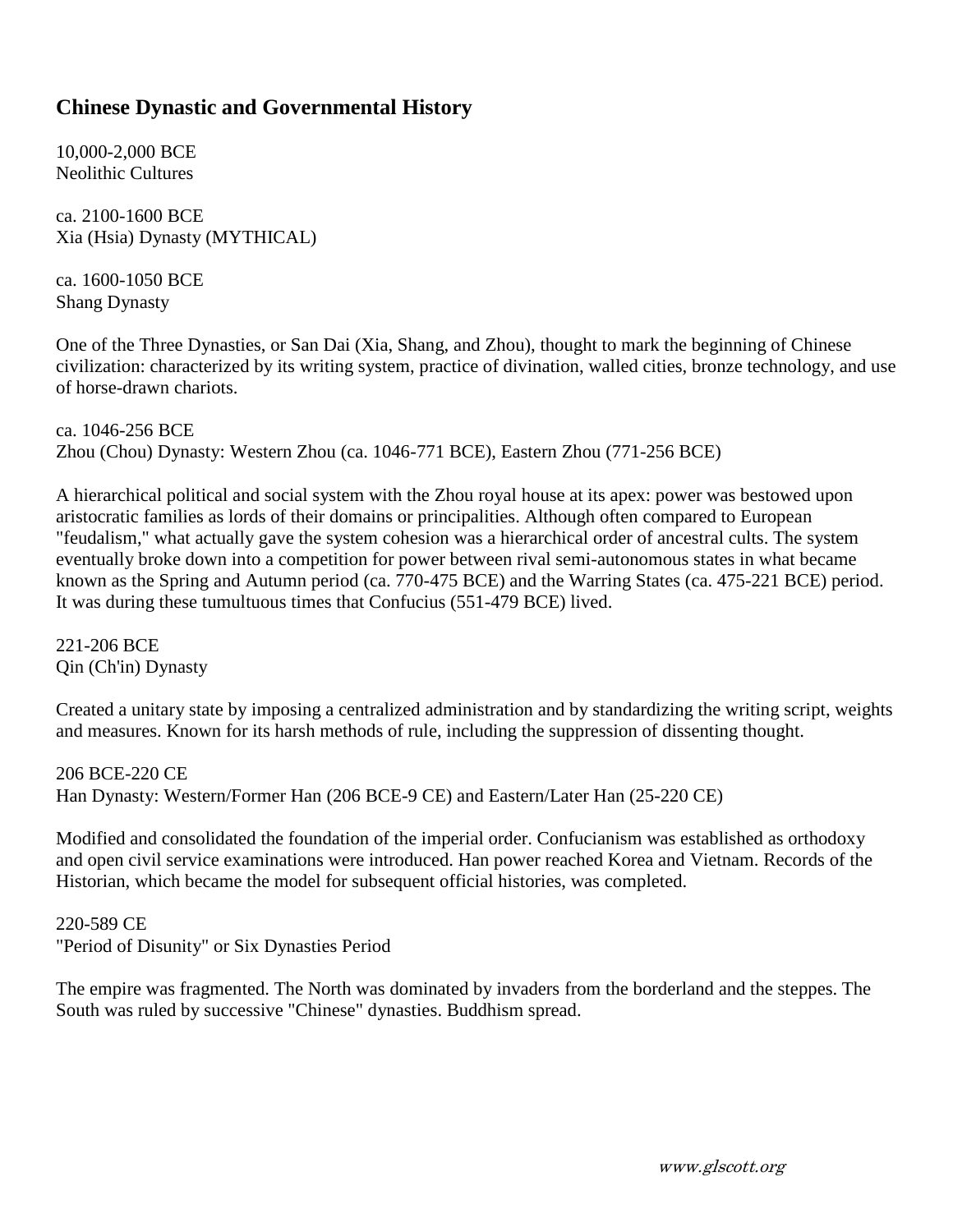581-618 CE Sui Dynasty

China reunified.

618-906 Tang (T'ang) Dynasty

A time of cosmopolitanism and cultural flowering occurred. This period was the height of Buddhist influence in China until its repression around 845. Active territorial expansion until defeated by the Arabs at Talas in 751.

960-1279 Song (Sung) Dynasty: Northern Song (960-1127) and Southern Song (1127-1279)

An era of significant economic and social changes: the monetization of the economy; growth in commerce and maritime trade; urban expansion and technological innovations. The examination system for bureaucratic recruitment of neo-Confucianism was to provide the intellectual underpinning for the political and social order of the late imperial period.

1279-1368 Yuan Dynasty

Founded by the Mongols as part of their conquest of much of the world. Beijing was made the capital. Dramas, such as the famous Story of the Western Wing, flourished.

1368-1644 Ming Dynasty

The first Ming emperor, Hongwu, laid the basis of an authoritarian political culture. Despite early expansion, it was an inward-looking state with an emphasis on its agrarian base. Gradual burgeoning of the commercial sector; important changes in the economy and social relations in the latter part of the dynasty; also a vibrant literary scene as represented by publication of the novel Journey to the West.

1644-1912 Qing (Ch'ing) Dynasty

A Manchu dynasty. Continued the economic developments of the late Ming, leading to prosperity but also complacency, dramatic increase in population and decrease in political authority. The acclaimed novel Dream of the Red Chamber was written in this period. Strains on the polity were intensified by a rapid incorporation of substantial new territories. Its authoritarian structure was subsequently unable to meet the military and cultural challenge of an expansive West. 19<sup>th</sup> century: Opium Wars and Taiping Rebellion damage China's political strength.